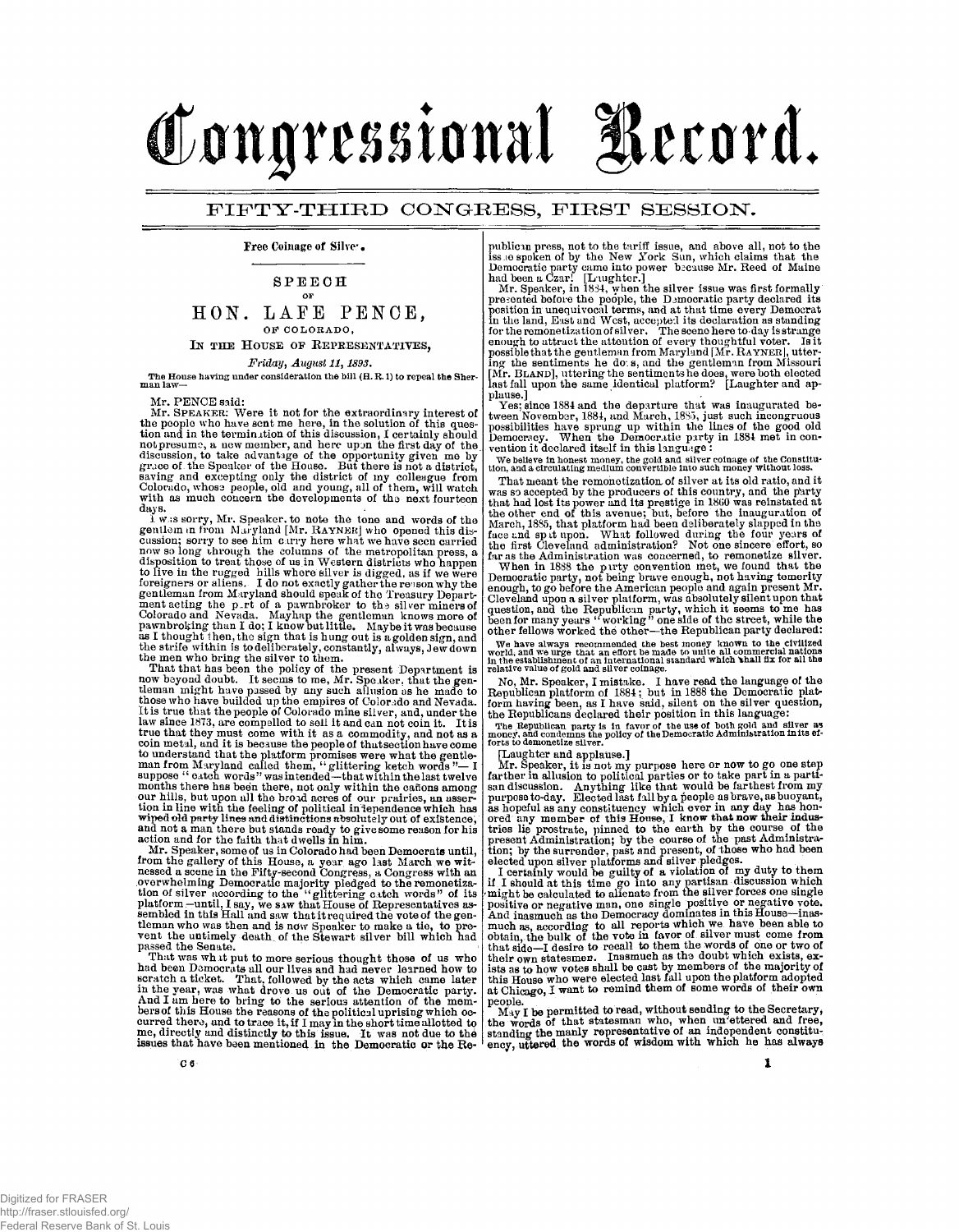been gifted and which, until lately, have been accompanied by a courage equal to their wisdom and patriotism. Mr. Carlisle upon this floor, in 1878, used the words which I am about to read.<br>And how came he to use them? Let planatory circumstances. Senator Stanley Matthews had introduced at the other end of the Capitol the resolution<br>the matthews resolution," which recited the nature of the log-<br>"the Matthews resolution," which recited the na with this language:

Hesolved by the Senate (the House of Representatives concurring therein), That<br>all the bonds of the United States issued under the said acts of Congress<br>the fact in the United States, in sliver dollars of the option of th

At that same time this House had under consideration important matters in this same line. The gentleman who so long and<br>bravely has borne the silver standard—the gentleman who pre-<br>ceded me in this discussion—"Silver Dick" BLAND, as we love<br>to call him in our country—was at thut the resolution, and when a few days afterward, on the 21st of February, 1878, the Bland coinage bill was under consideration in this House, he, then untrammeled and free, a leader and not; a follower, a sender of messages, not a bearer, used these words:

I know that the world's stock of precious metals is none too large, and I know that the uncerase no reason to apprehend that if will ever become so. Mankind will be forcunate indeed if the annual production of gold and sil

At that time the Democratic side of the House applauded these<br>words. Do they stand ready to applaud these words now? Do<br>they believe that Mr. Carlisle uttered a truth, or do they pro-<br>pose, under the use of what one of the

I do not believe, Mr. Speaker, that all the trust that has been placed by the people in the promises of the two great parties<br>has been entirely misplaced. I do not-and shall not until the has been entirely misplaced. I do not--and shall not until the last moment and under compulsion--accept the declaration now made, that the President having construed the platform of 1892, all those who were aligned with hi result of this discussion and of the action of the Administration.

While Mr. Harrison was President Mr. Carnegie contributed<br>to the columns of the North American Roview, his famous article upon the "A B C of money." and seemed to speak for many<br>when he said that, though a life-long Republ standard man.

Is it any wonder that we were put to thought, to serious<br>thought? But last fall the Chicago platform in our section, as<br>in all of the wheat, cotton, and corn States of this Union, had re-<br>ceived that construction which ha that be true, where are the members of this (the Republican) side of the House who used to maintain that construction? What

proportion of them are to be found maintaining by their vote to-

day the position maintained by their representatives in the corn<br>and wheat States in last October and November?<br>A little time passed by, Mr. Speaker, and we first took serious<br>alarm this summer. We still had hoped against

The recent utterances of the Prcsident and of the Secretary of the Treasury, however, appear to settle the question that the present Administration is determined to use all the means at its command to maintain a gold stand

and when further he said—

The question of free coinage of silver by the United States may be excluded<br>from consideration, as nobody deems the passage of such a law within the<br>limits of possibility during the present Administration—

well indeed might those who had hoped as against hope have be-<br>come terrorized with fear and apprehension. And since that ut-<br>terance of last June, followed by this construction which Mr. Pres-<br>ton, Acting Director of the

Because we have found upon consultation with members of this House, upon both sides of it, that they appreciate and realize the fact that the people who sent them here sent them with the expectation that under no conditio

I say, then, Mr. Speaker, that we have renewed our hopes bewere tour country the members of this House cause the members of this House cannot fail to recall, when once cause the members of this House cannot fail to recall, when once reminded of it, that nowhere, at no time, at no State convention<br>within the limits of the United States, except once in the State<br>of Massachusetts two years ago, has the Democratic party ever<br>presumed to declare for the si but fow in the minority, and none in the smaller minority to which I belong, came here with any other expectation upon the part of the people who sent them than that silver would be raised, not attricken down; elevated, no been the Democratic dollar, which has been the dollar of all the<br>people, should receive, not the cold shoulder, but the bright and<br>warming and beaming smile of the members on all sides of this question.<br>Ts there any member here from a wheat or cotton State who

Is there any member here from a wheat or cotton State who<br>fools that he can go home and explain to his people that he did particle and a patriotic auty and well-full illed the commission with which he<br>was intrusted when h

Upon what theory, 1 ask, can a Republican minority, by a pre-<br>ponderance of its votes or by any considerable number of its<br>votes, find justification before the people of this country in curry-<br>ing out the behest and comman that to-day, not perhaps amongst the members of this House, and I will not say so, but in the columns of the metropolitan press, Democratic and Republican, we find the same men who, upon the tariff question, have for years and years besought the American people to stand out against England, and England's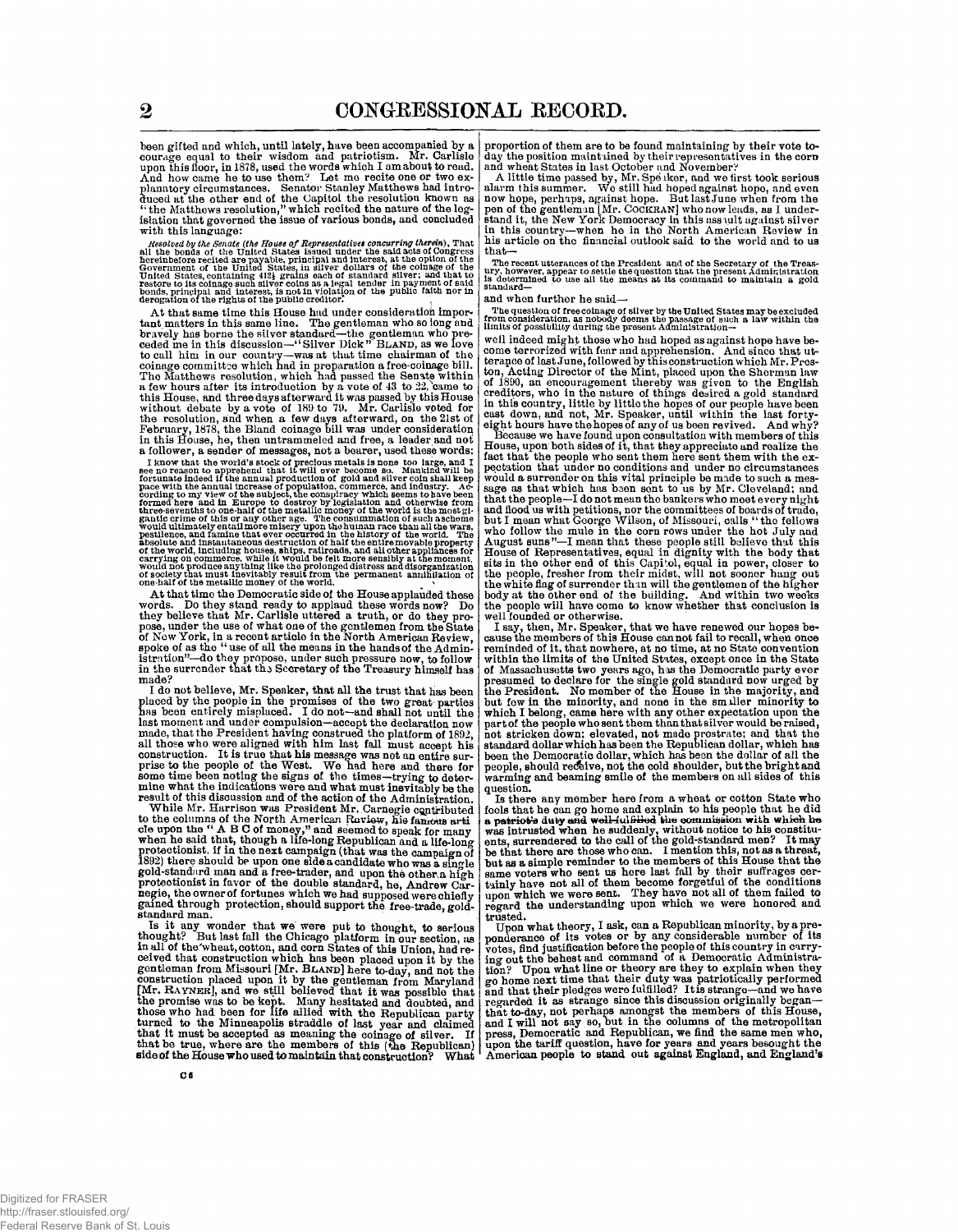pauper conditions, and to maintain here under our own bright Stars and Stripes an American policy, now most active in trying to prevail upon the members of this House, by their editorial utterances, to surrender absolutely any idea of America having

any policy of her own upon the money question.<br>We find this true in the press of both of the great parties, and<br>why does it happen? How does it happen that those who were<br>so jealous of the American plan and the American po here upon this question of greater importance you protest that we must wait upon England, that we must not remonetize until

we must wait upon England, that we must not remonetize until<br>England consonts, and that when we remonetize we must do so<br>and consonts, and that when we remonetize we must do so<br>at a ratio which meets with the approval of E

But we find this condition of affairs: We find, according to the claims that are made, a considerable proportion of the Re-publican minority stmding re ady to do that which they never would do for a President of their own selection—ready to surrender.

Let me say to the gentlemen from the West and South that<br>in the East we find no difference. When this vote comes, two<br>weeks from now, unless the political denomination of each member is designated, when you go down the call of the "ayes" who<br>support the message of the President, how are you to tell the<br>Eastern Democrat from the Eastern Republican?

According to prophecies made, you will find them standing together; and I maintain, now and here, to the members from the West and South, that there should be that same degree of vigor and energetic organization for the protection of our people ple hat you find down here, east of the Allegheny Mountains. Regardlessof party,Democrats and R no sense as a threat—must be one that will call upon the mem-bers of those sections for a plain and candid explanation of the reasons for the surrender now contemplated by the bill intro-duced by the gentleman from West Virginia [Mr. WILSON].

I say, why is it, Mr. Speaker, that, regardless of party, we find the Eastern and Northeastern members of this House united?<br>Because, according to the course of the financial legislation ever since the war, every benefit has been diverted to them and every<br>burden has been shifted upon ou

Now, the transaction done in this House in 1873, according to<br>all the testimony from members of both political parties then<br>here represented, was done ocvertly and secretly by fraud; and<br>the people who had settled that sec

We all know to-day that there lives but one man, and he the<br>senior Senator from Ohio, who pretends that the demonetiza-<br>tion act was demanded by anybody, or that anybody except him-<br>self understood it to be a demonetizatio

great political parties a promise that has been made in each successive campaign for its remonetization.<br>Mr. Speaker, I do not know-of course, no man can tell now-<br>how many there will be to follow the course of the ominent

In that Commonwealth which possessed but six months ago a degree of wealth equal to any State in this Union, they are bracing each other up to-day with the expression of hope that in this body there will be found enough an

of the products and more of corn and more of the products of every kind of the broad acres of the West with which to buy it, whether that product is purchased or taken in the payment of<br>a debt. Can you afford as Americans, can you afford as the<br>fathers of the boys and girls who went into our country and<br>there raised the flag and extended th no citizenship or interest in this land?

It is true, as we look upon it in the West, that Boston will get<br>its share of the benefit of sustaining the law which the Presi-<br>dent seeks. It is true that New York will also; but after all,<br>London, Eugland, will have fou sentatives from the New England States, afford as patriots, as Americans, for the pitiful share of advantage you will secure, join in the demand of England for the legislation that is here

proposed?<br>Why do I suggest this? Mr. Speaker, only a year or two ago<br>we in the West heard, as you did in the South and East, the<br>proclamation of the "Plumed Knight," who was then upon his<br>visit in France. I believe, and we

We found an aggregate wealth of sixty billions to sixty mil-<br>lions of people; and a simple arithmetical calculation gave us<br>the average for every man, woman, and child in arms in the<br>country at \$1,000. I do not know what t  $w$ ealth of Massachusetts alone had been \$569,000,000.

Five **hundred** and sixty-nine millions! If that were true, **what**  must be the increase of wealth in the broad, rich acres of Illinois<br>and of Indiana? Well, the same statistics brought us to a reali-<br>azion of the fact that Nebraska, and Iowa, and Illinois, and In-<br>diana, and Louisiana, an

These are the facts and figures, gentlemen of the House of Representatives, which have been studied in the humble cottages and homes of the western plains and hills. These are the conditions which the people there will no